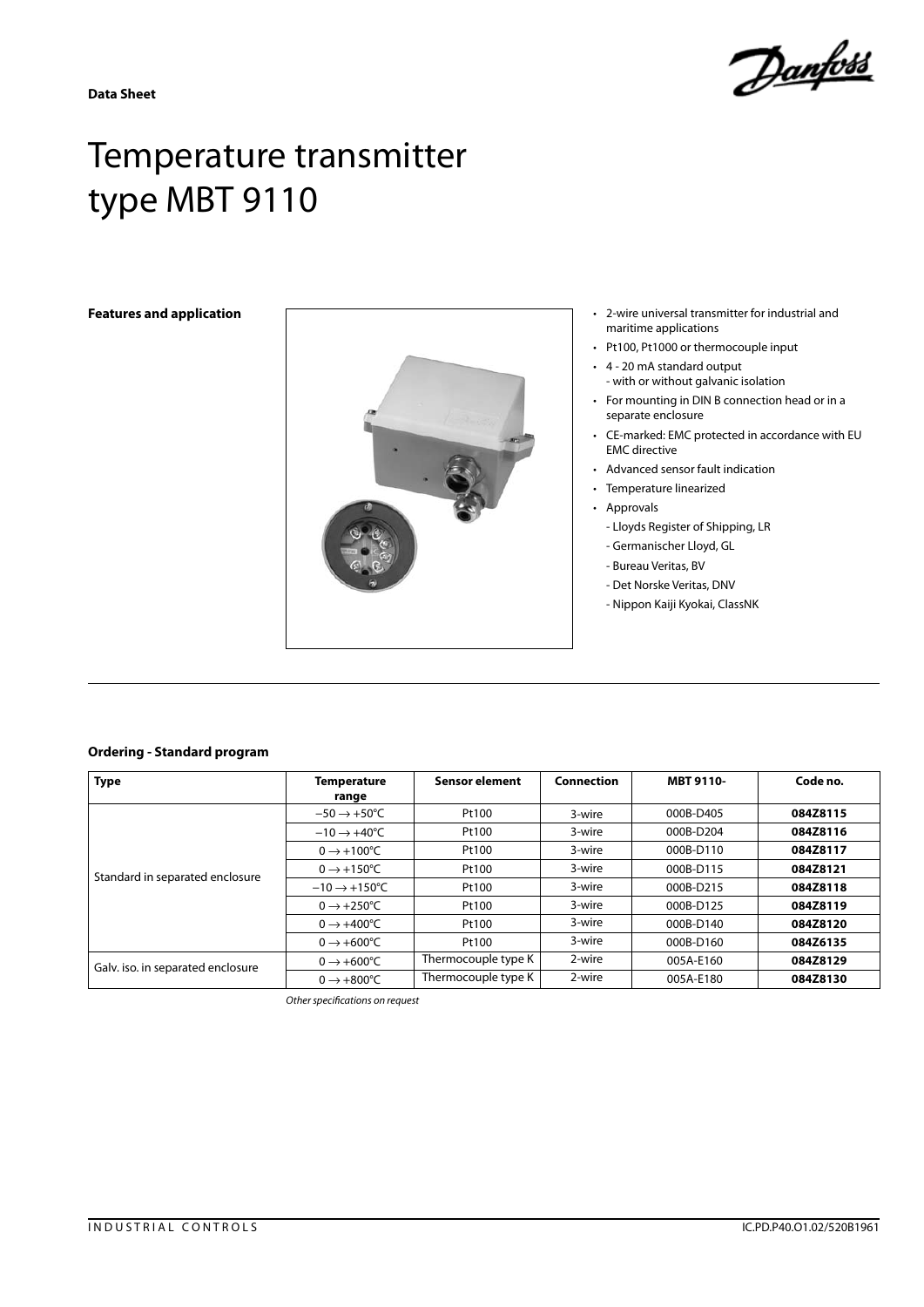

# **Data Sheet Temperature transmitter type MBT 9110**

### **Technical data** *Performance*

| Primary accuracy                              | Pt100<br>$< \pm 0.3$ °C                          |
|-----------------------------------------------|--------------------------------------------------|
|                                               | $<$ ±1.0 $\degree$ C<br>Type E, J, K, L, N, T, U |
|                                               | Type B,R,S<br>$<\pm 2.0^{\circ}$ C               |
| Linearity error                               | $< 0.1\%$ FS                                     |
| Temp. coefficient                             | $<\pm 0.01\%$ FS/ $K_{amb}$                      |
| Response time                                 | Programmable 1 - 60 sec.                         |
|                                               | 1 sec. standard                                  |
| Cold solder point compensation (CJC)          | $<\pm 1.0^{\circ}$ C                             |
| Warm-up time                                  | 5 min.                                           |
| Update time                                   | 440 ms                                           |
| Effect of sensor cable resistance (3/4 wires) | $<$ 0.002 $\Omega/\Omega$                        |
|                                               |                                                  |

*Kamb = Ambient temperature change*

# *Electrical specifications*

| Supply voltage                     |                    | $8 - 35$ V d.c.                                                                                                              |  |
|------------------------------------|--------------------|------------------------------------------------------------------------------------------------------------------------------|--|
| Effect of supply voltage variation |                    | $<$ 0.005% FS/V d.c.                                                                                                         |  |
| Output                             |                    | 4 - 20mA current loop                                                                                                        |  |
| Sensor fault indication            |                    | Namur NE43 upscale 23mA                                                                                                      |  |
| Input                              | Standard           | Pt100 (EN 60751) 2, 3 - wire $-200 \rightarrow 800^{\circ}$ C<br>Pt1000 (EN 60751) 2, 3 - wire                               |  |
|                                    | Galvanic isolation | Pt100 (EN 60751) 2, 3, 4 - wire $-200 \rightarrow 800^{\circ}$ C<br>Pt1000 (EN 60751) 2, 3 - wire<br>Thermocouple (EN 60584) |  |
| Signal/noise ratio                 |                    | Min. 60 dB                                                                                                                   |  |
| Max. lead cross-section            |                    | $1 \times 1.5$ mm <sup>2</sup>                                                                                               |  |
| Max. cable resistance              |                    | $5\Omega$ /core                                                                                                              |  |

### *Environmental conditions*

| Insulation voltage             | 1500 VAC                                      |
|--------------------------------|-----------------------------------------------|
| EMC-data                       | Emission: EN 50 081<br>Immunity: EN 50 082    |
| Vibration/shock                | IEC 68-2-6/IEC 68-2-84                        |
| Vibration                      | $4q/2 - 100 Hz$                               |
| Humidity                       | 0 - 98% RH, according to IEC 68-1, IEC 68-2-2 |
| Ambient temperature            | -40 to $+85^{\circ}$ C                        |
| Protection (housing/terminals) | IP 68/IP 00                                   |
| In seperate enclosure          | <b>IP 54</b>                                  |

### *Mechanical characteristics*

| Max. offset | 50% of max. input value<br>(Pt100: 400°C)<br>(Thermocouple, type R: 650°C)  |
|-------------|-----------------------------------------------------------------------------|
| Weiaht      | In heightened lid for B-head: 0.080 kg<br>In a separate enclosure: 0.360 kg |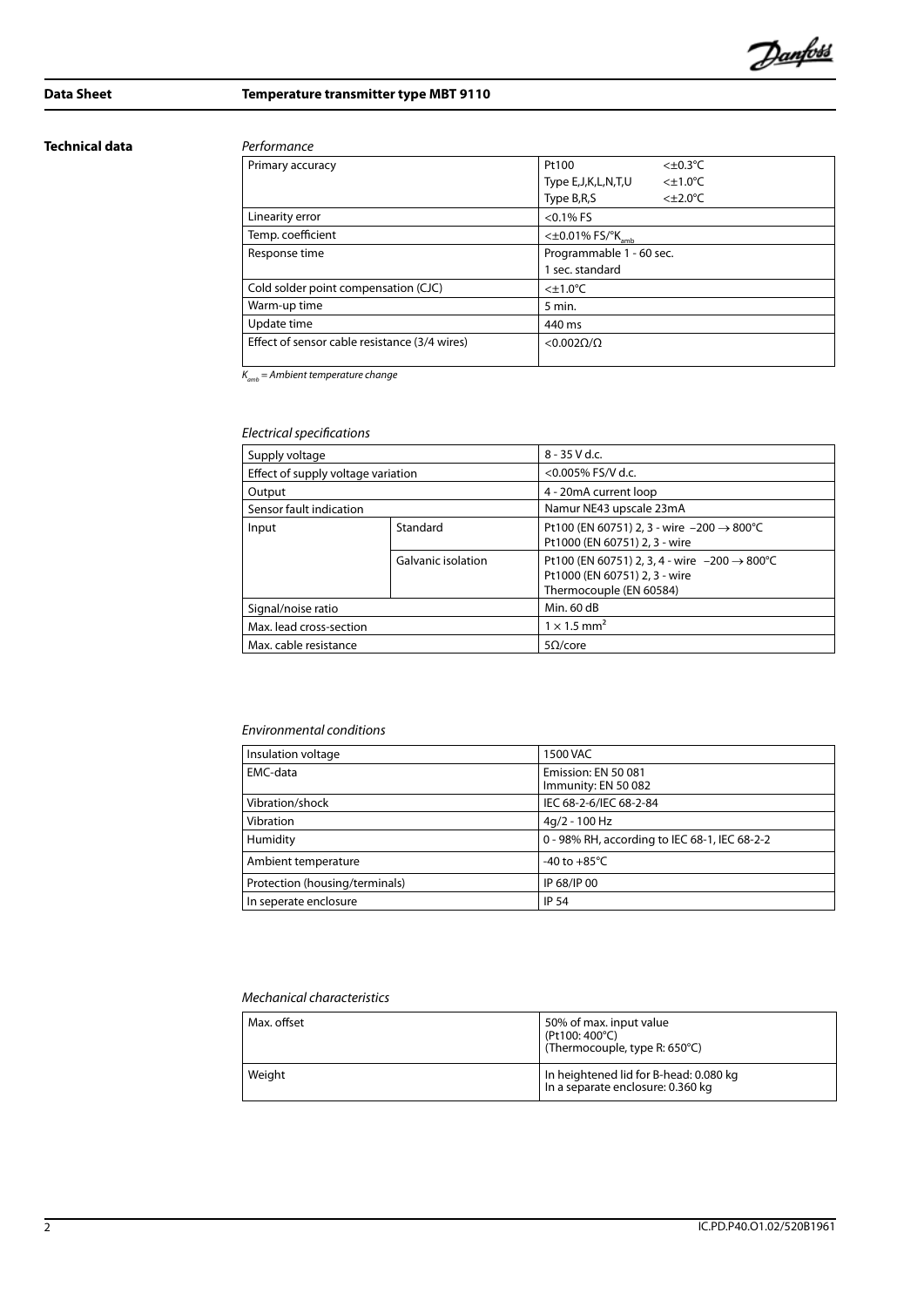# **Data Sheet Temperature transmitter type MBT 9110**

**Dimensions** *In separate enclosure*



*All dimensions in millimeters*





*All dimensions in millimeters*